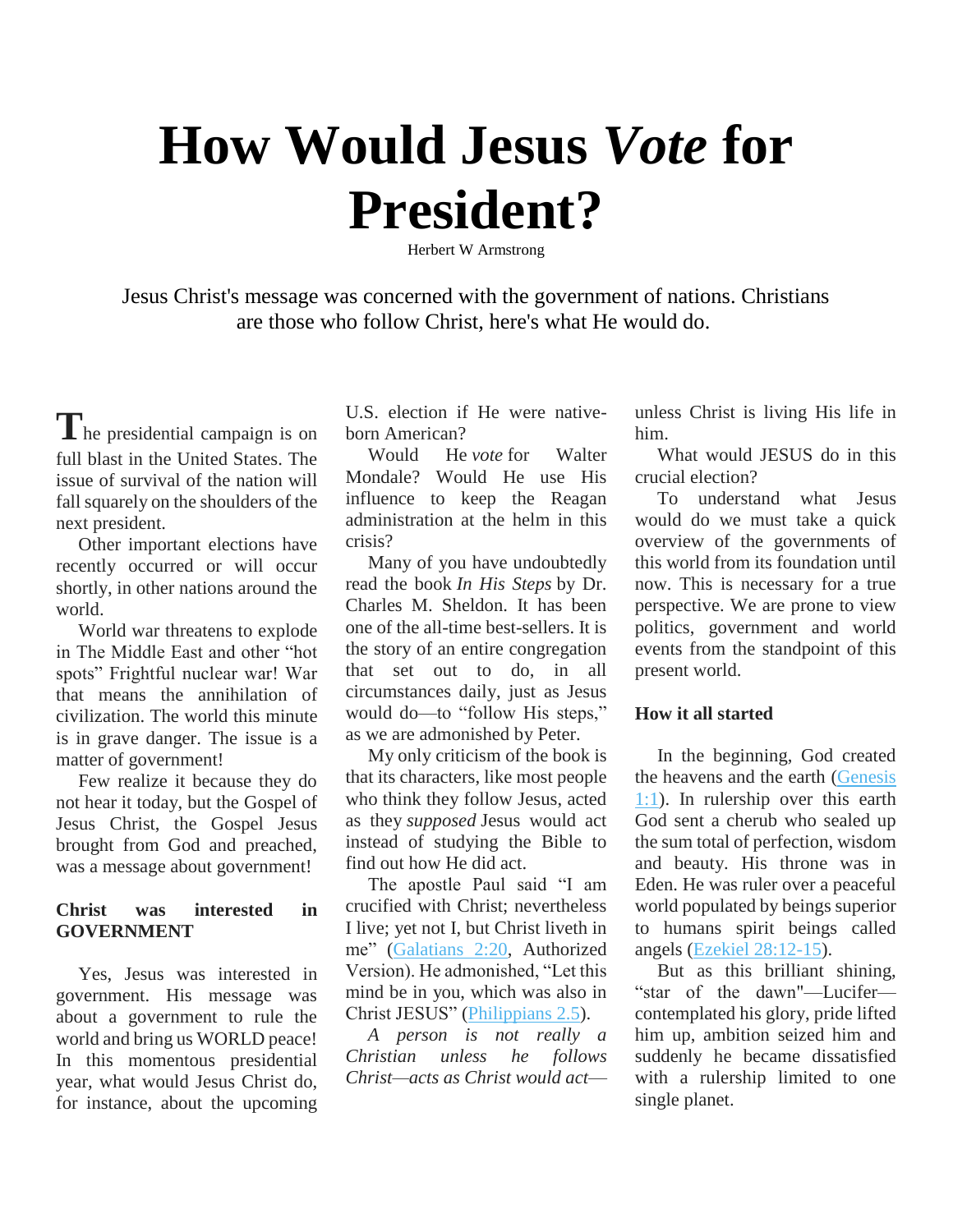He became jealous of God. set his heart to rival the eternal Creator Himself and left this plane in a war of conquest, in which a third of the angels followed him, attempting to conquer and rule the universe [\(Isaiah 14:12-15,](http://biblia.com/bible/nkjv/Isa%2014.12-15) [Revelation 12.4\)](http://biblia.com/bible/nkjv/Rev%2012.4). But he was cast back down to earth in defeat, disqualified even as earth ruler, *though not to be dethroned until a successor was both qualified and inaugurated into office.*

Just as the sins of the antediluvian world brought physical destruction to the earth by the Flood—just as the fornication of Sodom and Gomorrah brought physical destruction and chaos to those cities by fire—just as the sins of the present evil world have doomed it to physical destruction once again by fire so the sins of the angels caused the face of the earth to suffer great violence and it *became* chaotic, in confusion, waste and empty [\(Genesis 1:2\)](http://biblia.com/bible/nkjv/Gen%201.2).

## **First chance at world rule**

Then in six days God Almighty brought order out of chaos, created the present vegetable and animal life and created upon earth a new race, the race of human mortals. Adam was given rule over the lower species—animals. Lucifer, a cherub, had been given rule over angels. But, while humans were made a little lower in status than angels, they were made in the image of God with possibilities, through conversion, of being born of God and *changed* into immortal spirit beings, higher in order than angels.

In the Garden of Eden was the tree of life, symbolic of the Holy Spirit of God Himself, by which Adam could have been raised to this higher immortal and divine level.

First, Adam was given opportunity to qualify as world ruler. He could have become successor to the former Lucifer, now renamed *Satan* (meaning "adversary, rival, aggressor"), Adam was put to the test to determine whether he would obey God and prove able to rule with God's laws.

In the fateful test with Satan, Adam disobeyed God, accepted the rule, of Satan over him yielded to human pride, lust and greed.

Thus he placed himself and his children under the rule of Satan. He failed to overthrow Satan, he failed to prove he could obey God and carry out God's government over those God should have placed under him.

Had Adam obeyed God and proved able to defeat Satan in this test, he could have partaken of the tree of Life, he would have been begotten of God, later born of God, changed from mortal human to immortal and Divine God of the very Family—the Kingdom—of God! All earth's mortals, as his children, would have been under his rule. He would have become world ruler forever! But Adam placed himself and his children under the rule of SATAN.

Adam was driven from the Garden of Eden lest he take of the tree of life and gain immortality [\(Genesis 3:22\)](http://biblia.com/bible/nkjv/Gen%203.22). Thus he never received immortality, which is the gift of God by and through His Holy Spirit.

Satan thus retained his rulership, through invisible sway of influence, temptation and deception, over the world.

#### **How our present system started**

Just how Satan manipulated human mortals in the ways of government on earth during the first  $1,600$  or  $1,700$  years, there is no historic record. We know merely that with very few exceptions, humans under Satan's invisible sway followed the course of human passions, the wickedness of man was great on the earth and God destroyed all but eight souls by the flood.

Noah and his descendants should have learned their lesson, but they didn't.

Satan found in one of the greatgrandsons of Noah, Nimrod, the grandson of Ham, a very able and powerful man who could be used politically. Through Satan's influence, instilling great ambition through greed and pride, this Nimrod organized the people into a system of human government by which man ruled over man contrary to the principles established by God.

Such government never could be good or bring blessings to humanity, but the Eternal purposed to permit man to learn that lesson by hard experiences. We are learning it still, and haven't learned it yet.

Now notice how the present world's society became organized. Nimrod organized the present world's first government—the city of Babylon. Later he organized Nineveh and other cities. He instituted the system of regimentation, whereby one or a few at the top, by directing their efforts, profit from the sweat and labor of others.

Thus the Babylonish system of government was started. Soon there were many cities, each ruled by a king.

Then an ambitious king, swayed by Satan's philosophy, seeking more worlds to conquer, organized a portion of his manpower into a fighting force and by aggression ruled over adjoining cities. Thus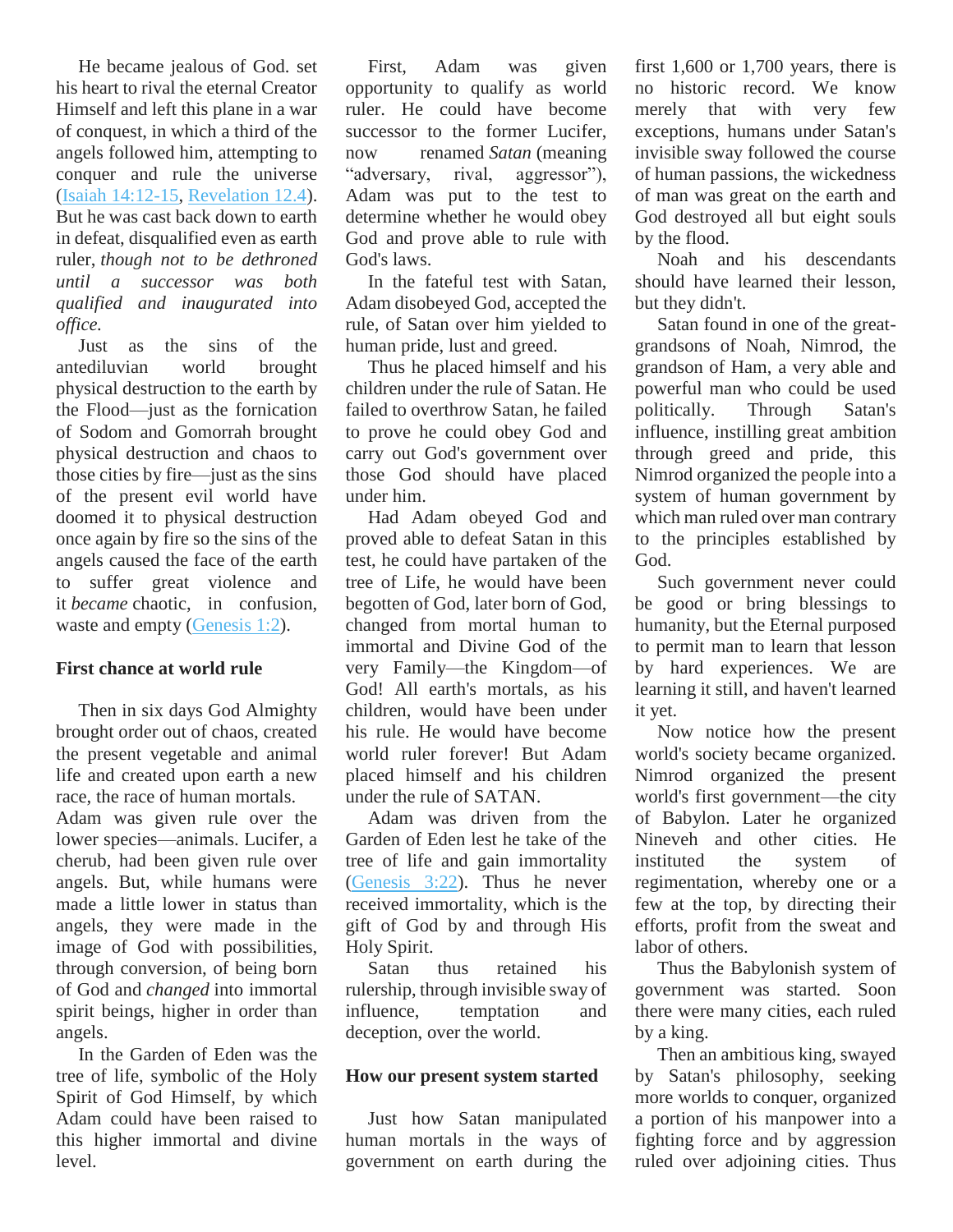nations were born, and then empires.

This Babylonish principle of government, intertwined with economic manipulation, has ruled the world ever since. It has ruled under various forms—whether called oligarchy, monarchy, dictatorship, autocracy, democracy communism, or Nazism—but it's the same old BABYLONISH PRINCIPLE under slightly different modes of administration. And this is the origin of what we call CIVILIZATION.

Its *forms* of *administration* hav e undergone change, but its basic principle has remained the same *competition* and *strife based upon greed and vanity*.

Regardless of the form in which it appears, it is a system based upon exploitation of the people, aggression, regimentation, delusion and deception. And the entire system is founded on the idea of huddling people together in crowded cities.

Since it is the system of strife and competition, each of the four phases of this civilization political, economic, religious and social—has striven constantly to dominate and rule.

In ancient Rome the politicians ruled over the church, business and society. Then after A.D. 554, *the church ruled over* the state, business and society. In America, where we are supposed to rule ourselves, it has been a constant struggle for dominance between big business and the politicians.

In Russia today a small group of atheistic Marxists have set up a dictatorship of the proletariat inducing the laboring class to support this dictatorship for the benefit of this one class.

But regardless of the particular form of administration, this civilization that holds the entire

world in its organized grip today is the same old Babylonish system started at the original Babylon by Nimrod!

Babylon means "CONFUSION." Competition and strife have produced confusion in the world. *And God is not the author of confusion* [\(1 Corinthians](http://biblia.com/bible/nkjv/1%20Cor%2014.33)  [14:33\)](http://biblia.com/bible/nkjv/1%20Cor%2014.33).

## **Should Christians strive to make this a BETTER WORLD?**

Now we come to the reason for needing a true perspective.

Most churchmen today, viewing everything from the perspective of this WORLD TODAY, blindly assume this is God's world. They see certain forces of evil in it, and these they feel they must oppose. They see the Christian duty to be that of working to make this a better world.

*That concept is a wrong viewpoint altogether*.

This is *not* a world of God's making. *This is Satan's world!* Satan is the invisible god of this world. He is the author of this organization, its basic philosophies, its systems of government, business, society yes, and RELIGIONS!

This thing we boast of as civilization is in actual fact, Satan's handiwork, not God's! Strange as it may seem, that is true! *All nations*—not just the heathen powers, but all nations, *including ours*—are DECEIVED, swayed, led, by Satan [\(Revelation](http://biblia.com/bible/nkjv/Rev%2012.9)  [12:9,](http://biblia.com/bible/nkjv/Rev%2012.9) [18:3,](http://biblia.com/bible/nkjv/Revelation%2018.3) [20:2-3\)](http://biblia.com/bible/nkjv/Revelation%2020.2-3). The Bible speaks of this world as '"this present evil world" [\(Galatians 1:4,](http://biblia.com/bible/nkjv/Gal%201.4) AV).

## **Why Jesus Christ came!**

Into such a world, in His own due time, God sent forth His own Son, born of the human virgin Mary.

WHY did Jesus come? To get into politics, to strive against the forces of evil in this world, to make this a better world for humanity to live in?

What was His message? Certainly not a Gospel merely about Himself—a Gospel of merely accepting Him and then, as part of this world, helping to make it better!

When Jesus reached the approximate age of 30 He was baptized and anointed with the Holy Spirit as the Christ. But before He preached a word before He could even enter upon His ministry—He, like the first Adam, had to meet Satan in the greatest contest in all eternity!

It was a contest for the rulership of all the earth. Jesus Christ met and conquered Satan by the Word of God. Satan, like His ministers today, quoted Scripture but he twisted and perverted its meaning. Jesus quoted Scripture, accepted it to mean what it says, overcame Satan by obeying it!

Jesus withstood Satan's temptations, rejected his deceptions, refused to obey him, conquered him by obeying God!

Then He commanded Satan. "Away with you!"—and the devil obeyed and slunk away!

Then and there Jesus Christ *qualified* to succeed Satan as RULER OVER ALL THE EARTH! But the time had not yet come for Him to be inaugurated into office. First, He had to return to the throne of God and receive God's official authorization.

God had allotted ONE Millennial Week—that is, a period of seven thousand-year "days" for the accomplishment of His divine purpose in humanity on this earth. That divine purpose is the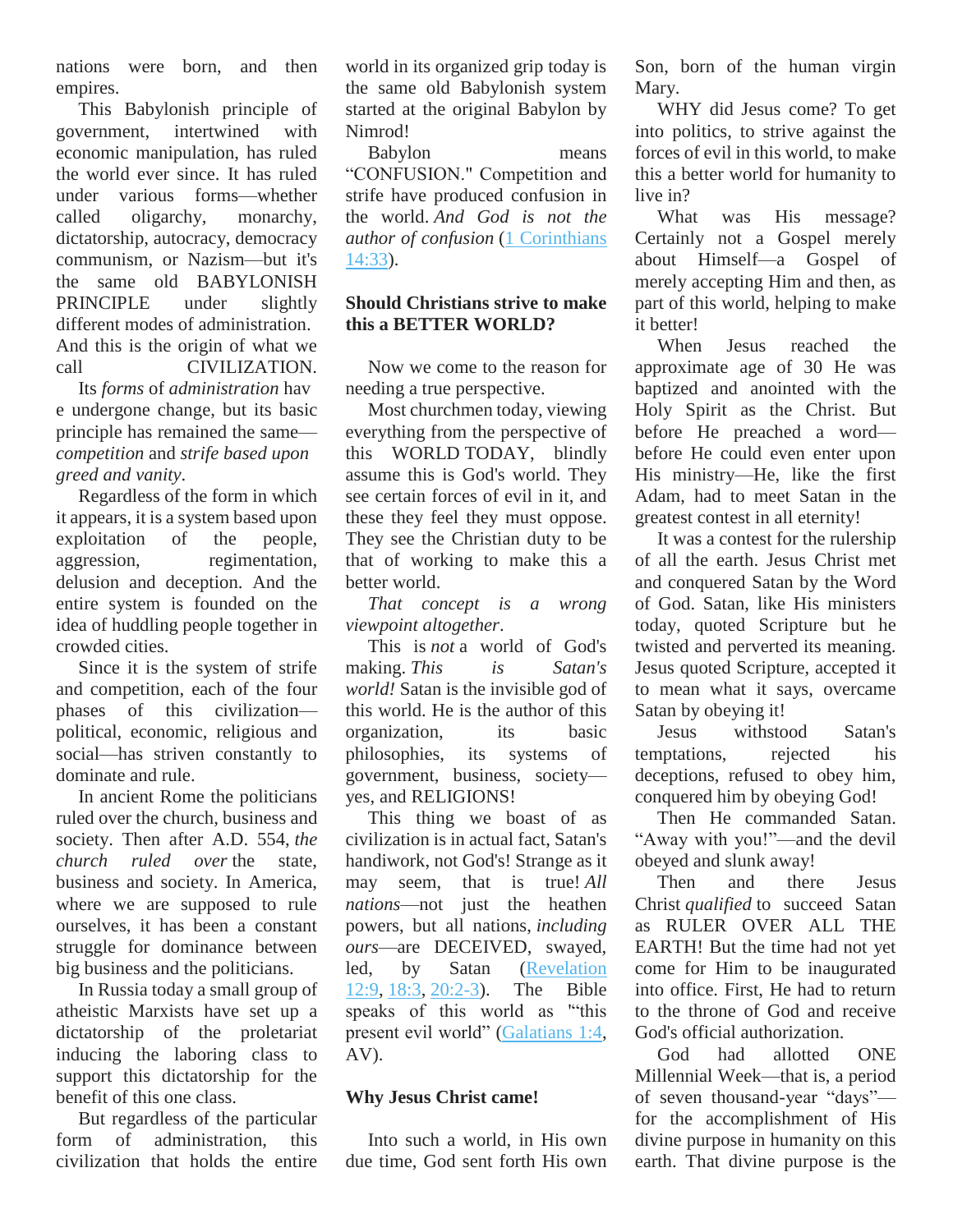creation of righteous, spiritual sons of God.

God allotted the first *six* of these thousand-year periods for Satan's labor of deceiving the human race—6,000 years in which man is permitted, if he chooses, to suffer from the "labor" of sin. When the first Adam failed to depose Satan, God extended the duration of Satan's dominion over the earth for 6,000 years. This was necessary for the accomplishment of God's great purpose.

Then, as "in six days the Lord made the heavens and the earth, and on the seventh day He rested and was refreshed" [\(Exodus](http://biblia.com/bible/nkjv/Exod%2031.17)  [31:17\)](http://biblia.com/bible/nkjv/Exod%2031.17), even so in the seventh millennium, humanity is to "rest" from sin and those converted are to enter into God's spiritual rest. In this coming Millennium, Satan shall not do any work—that is, his work of deceiving the world!

Then Jesus will return to earth, this time in all His power and glory as King of Kings and Lord of Lords.

But in God's great plan, He has purposed that Jesus shall rule-by and through many saints then made immortal. They shall form the world-ruling kingdom—the Kingdom of God—that shall rule over all the mortal nations of earth. Time had to be allowed for their conversion.

#### **Jesus preached GOVERNMENT**

So, after meeting and conquering Satan, Jesus devoted three and a half years to teaching the Gospel to His disciples.

His Gospel—the only true Gospel of Jesus Christ—is not what most people think today. Few have heard it, today!

It was and is a Gospel of good government! The word gospel means "good news." And what

Jesus preached—the message He brought to mankind from God was the good news of the coming GOVERNMENT OF God—the coming world ruling government *that shall overthrow, blast out of existence and rule in place of every present government on earth!*

Yes, Jesus Christ said to Pilate that He was born to be a King! He, Himself, is coming again as WORLD KING!

And His Gospel was merely, as one might say, His political platform for His Kingdom, He revealed the way to enter it as one of its immortal citizens—the way of salvation. He revealed its laws.

What Jesus taught was that this present world, with its governments, its religions, its economies, its society, is an evil world—it is Satan's world—it is a world *in competition against* and AT WAR AGAINST—His Coming Kingdom—THE WORLD TOMORROW!

# **Did Jesus come to make this a BETTER WORLD?**

No, *Jesus did not enter into THIS WORLD'S politics!* He called His disciples *out* of this present evil world—out of all its customs and philosophies and ways—to a life of SEPARATION from the world.

Jesus said to His disciples, "Follow Me!" And one cannot follow Him and also follow this present world! He did not mean for Christians to go out of the world, physically. He knew they must live in it, but He taught that they should not be *of* it.

In his final prayer for His disciples, Jesus said to His Father "I do not pray that you should take them out of the world, but that you should keep them from the evil one. They are not of the world, just as I am not of the world" [\(John](http://biblia.com/bible/nkjv/John%2017.15-16)  [17:15-16\)](http://biblia.com/bible/nkjv/John%2017.15-16).

Thus Jesus' disciples live *in* this present evil world as though they were foreigners, here merely as the guests of the nation where they reside, as ambassadors for Christ and His coming Kingdom, here as representatives of His coming Kingdom, *not* of any of this world's governments.

As the Word of God reveals in [II Corinthians 5:17-20:](http://biblia.com/bible/nkjv/2%20Cor%205.17-20) "If anyone is in Christ, he is a new creation: old things have passed away... therefore we are *ambassadors for Christ*."

The United States sends an ambassador to the Kremlin. He resides for the time in Moscow. The Christian in the world today is in the same relative position as the American ambassador in the Soviet Union.

He is not a communist. He does not regard the Soviet as his government, and he knows well it is a government mortally opposed to his government. He does not serve the Soviet government, nor enter into its politics, nor devote his time in Moscow to trying to eradicate the evils he sees in their system, or in making their state a better state, or voting, or entering their army or fighting for their cause.

Yet, he subjects himself to all their rules and regulations that in any way concern him or his life while there. If they drive automobiles on the left side of the street, he conforms to their regulations. He does not oppose them: he is SUBJECT TO them while there, endeavoring to cause them to like him so as to better represent the interests of his government, the United States.

Jesus taught His disciples to render unto Caesar the things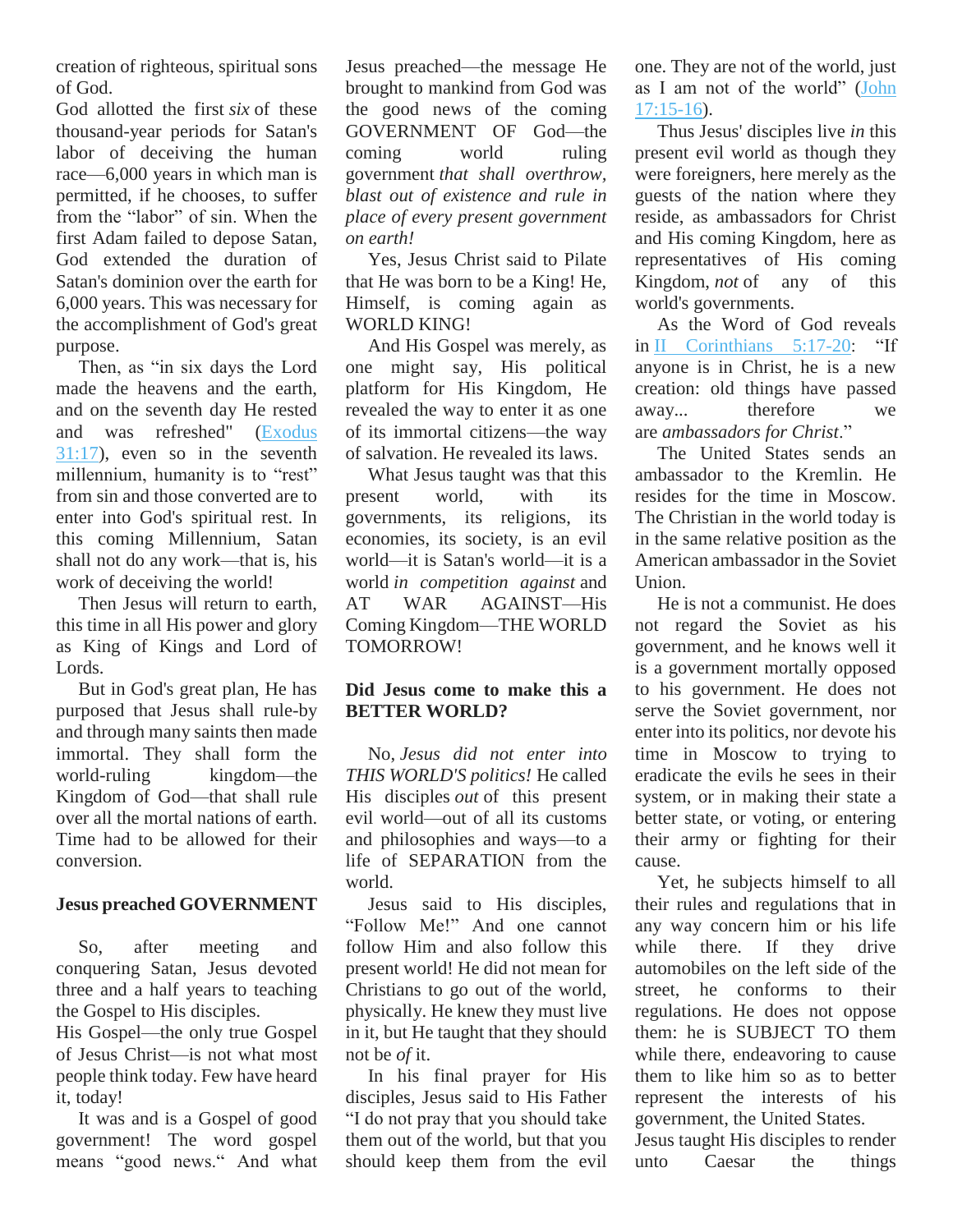that *are* Caesar's. Specifically He was referring to payment of taxes. If the government levies taxes, pay them.

The Bible teaching for the Christian is to be subject to the powers that be in this world, but on the other hand, Christians shall *obey God* rather than man. The true Christian will so conduct

himself as to be highly regarded by the powers of government where he lives. He will be regarded by them as a good citizen.

He will appreciate the privileges, advantages and opportunities extended. He will regard himself as the paying guest of the country where he resides, and he will act with due courtesy, submission to its rules and regulations, insofar as they do not conflict with the commands of God and submission to their *penalty* where they do. But the true Christian is one *who* 

*follows Christ*, and Christ did not vote!

Jesus did not try to reform Caesar. He did not try to make this a better world, Rather, He preached the doctrine of a radically different world to come—and He called His followers out of all participation in this present evil world and to allegiance to HIS KINGDOM that is to come.

## **Citizenship in heaven**

But *His* world is the world *tomorrow*! His Kingdom, He told Pilate, is *not of this world—*that is, of this AGE, this present time. This is Satan's world and Christ did not come to reform Satan or improve Satan's handiwork, but to save His followers from Satan and his system.

Since God's Kingdom is not literally set up as yet, the true

Christian's citizenship is now reserved in heaven (I Peter 1:4, [Ephesians 2:19\)](http://biblia.com/bible/nkjv/Eph%202.19).

Christians are called to be separate from the world and all its affiliations, whether racial, political, economic or religious [\(II](http://biblia.com/bible/nkjv/2%20Cor%206.17)  [Corinthians 6:17\)](http://biblia.com/bible/nkjv/2%20Cor%206.17). They are not to live by the philosophies, customs and ways of this world, but by EVERY WORD OF GOD [\(Luke](http://biblia.com/bible/nkjv/Luke%204.4)  [4:4\)](http://biblia.com/bible/nkjv/Luke%204.4). Jesus taught us not to live by traditions of the present civilization, but by God's laws, and He taught here that those who disobey this teaching WORSHIP Him IN VAIN.

Yes, thousands call themselves Christians, think they are converted, believe in Christ, worship Him, but *worship Him in vain*, following the course of this world and its customs and ways, instead of the commandments of God [\(Mark 7:7-9\)](http://biblia.com/bible/nkjv/Mark%207.7-9)!

Jesus said for the Christian to seek *first the* Kingdom of God [\(Matthew 6:33\)](http://biblia.com/bible/nkjv/Matt%206.33), and He also said we cannot give allegiance to and serve two kingdoms (verse 24).

## **How and when Christians are to help run government**

In the prophecy of Daniel 7 and especially in verses 17-18, 21-22 and 27, we find revealed how and when Christians are to take part in the running of the government. In this prophecy Daniel is shown the empires of this world from his day until the Kingdom of God. First was the Chaldean Empire, to be followed by the Persian, the Grecian and the Roman.

There is now to be one more resurrection of the Roman Empire—a United States of Europe now presently forming.

But finally, at Christ's *Second* Coming, "the saints of the Most High shall receive the kingdom, and possess the kingdom forever, even forever and ever."

These present governments are to run their course "until the...*time came* for the saints to possess the kingdom." That time has not yet come. Until then Christians are to obey God and be subject to the powers that be.

When Jesus comes again, it is proclaimed, "The kingdoms of this world *have become* the kingdom of the Lord and of His Christ, and He shall reign forever and ever" (Revelation 11:15). Then it is, as Jesus has said, "He who overcomes, and keeps My works until the end, *to him will I give power over the nations*—he shall rule them'' [\(Revelation 2:26-27\)](http://biblia.com/bible/nkjv/Rev%202.26-27). The smashing of the present governments of the world is pictured in [Daniel 2.34-35,](http://biblia.com/bible/nkjv/Dan%202.34-35) [44.](http://biblia.com/bible/nkjv/Daniel%202.44)

*Then* Satan shall be shorn of power to rule the world [\(Revelation](http://biblia.com/bible/nkjv/Rev%2020.1-4)  [20:1-4\)](http://biblia.com/bible/nkjv/Rev%2020.1-4). His qualified successor, Jesus Christ, shall then be inaugurated into office. *Then* begins the Sabbath Millennium of Jesus Christ's reign—when He shall set His hand again to *save* Israel and the world.

#### **Jesus would not take part**

What, then, would Jesus do in this time of presidential election? He would WARN true Christians, "COME OUT of her [this world's governments, this Babylonish system], my people, *lest you share in her sins, and lest you receive of her plagues*" [\(Revelation 18:4\)](http://biblia.com/bible/nkjv/Rev%2018.4)!

The plagues of God are soon to fall upon this world and all who choose to remain part of it. JESUS CALLS YOU OUT!

What would Jesus do? HE WOULD BE TOO BUSY PROCLAIMING THE GOOD NEWS OF HIS OWN COMING